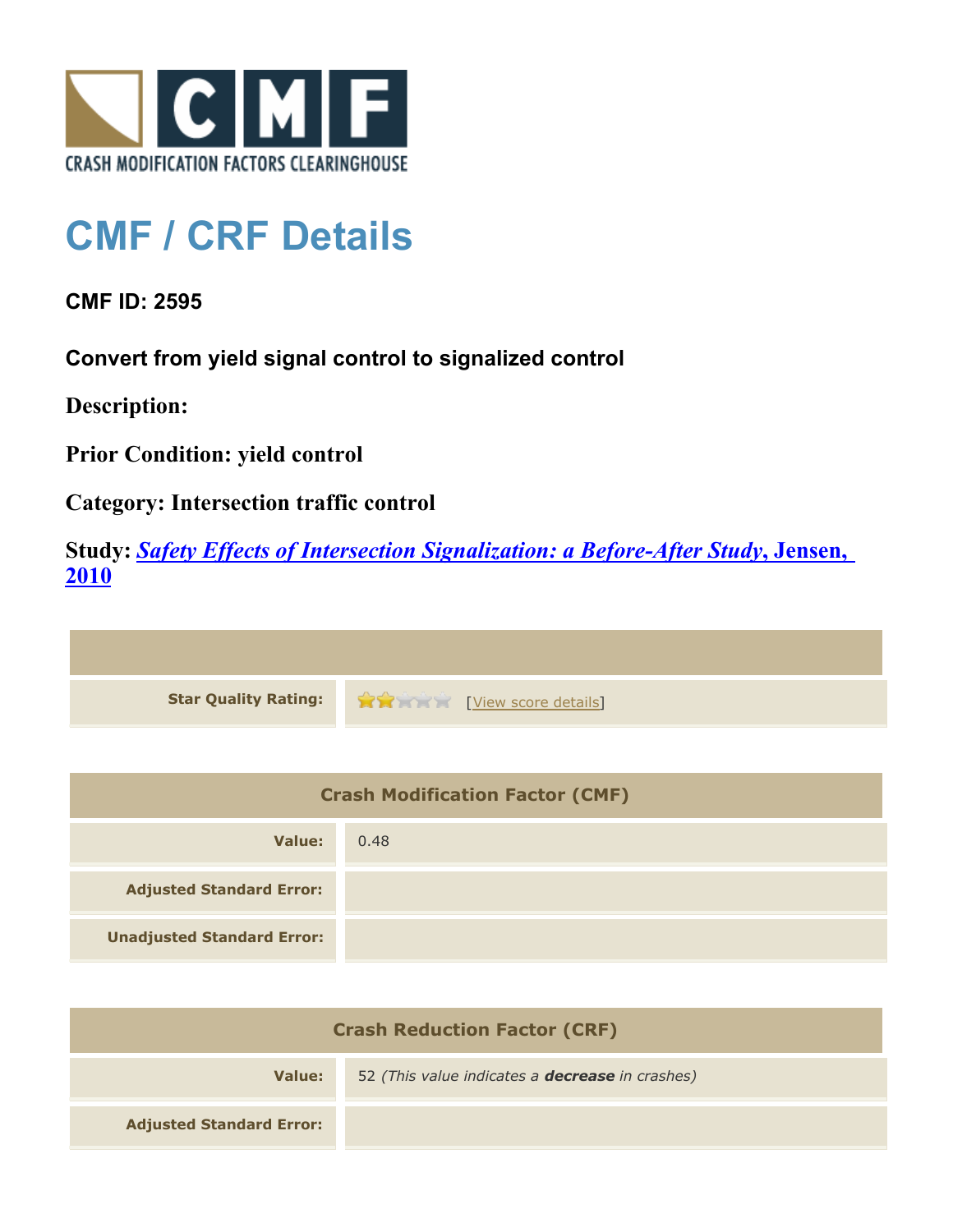| <b>Applicability</b>       |               |
|----------------------------|---------------|
| <b>Crash Type:</b>         | All           |
| <b>Crash Severity:</b>     | All           |
| <b>Roadway Types:</b>      | Not Specified |
| <b>Number of Lanes:</b>    |               |
| <b>Road Division Type:</b> |               |
| <b>Speed Limit:</b>        |               |
| <b>Area Type:</b>          | Urban         |
| <b>Traffic Volume:</b>     |               |
| <b>Time of Day:</b>        | All           |

## *If countermeasure is intersection-based*

| <b>Intersection Type:</b>         | Roadway/roadway (not interchange related) |
|-----------------------------------|-------------------------------------------|
| <b>Intersection Geometry:</b>     | $4$ -leg                                  |
| <b>Traffic Control:</b>           | Signalized                                |
| <b>Major Road Traffic Volume:</b> |                                           |
| <b>Minor Road Traffic Volume:</b> |                                           |

| <b>Development Details</b>      |              |
|---------------------------------|--------------|
| <b>Date Range of Data Used:</b> | 1976 to 2004 |
| <b>Municipality:</b>            | Copenhagen   |
| State:                          |              |